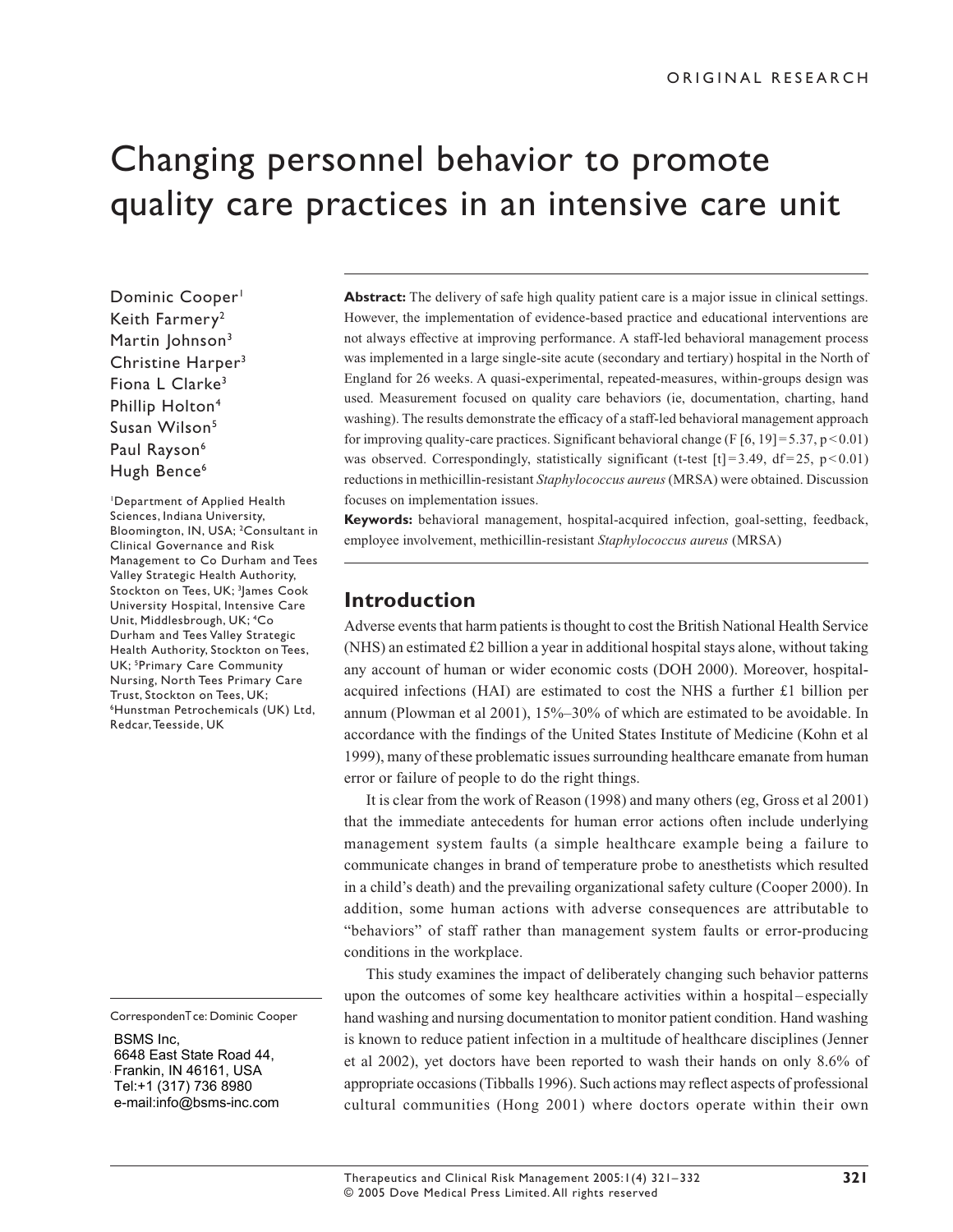autonomous culture and feel the hand washing rule does not apply to them. Jenner and colleagues (2002) argue it is imperative that ways are found to increase adherence to hand washing practice. Cooper, Medley, and colleagues (1999) suggest that small increases in the frequency of effective hand washes can have an impact upon the spread of handborne hospital pathogens.

Nursing documentation of patient condition is a critical component of good healthcare. Documentation provides an important source of reference for monitoring purposes and is a vital communication link between healthcare professionals: the main objective is to promote consistency and continuity of patient care (Benner et al 2002). Incomplete documentation can lead to medication errors, which is one of the highest risk areas of nursing practice (Gladstone 1995). Documentation errors resulting from management system faults include staffing shortages that result in a heavy patient load for remaining staff, a lack of time, and burdensome charting formats (Brooks 1998). An estimated 15%–20% of a nurse's time is spent on documentation and is one of the most common reasons for overtime (Moody and Snyder 1995). Staff often find themselves in a situation where they are so busy that they just forget to document various details that are essential to accurate documentation and care. Unless the nursing documentation is satisfactory and adequate, there is an obvious risk of compromised patient safety, security, and well-being (Smith 1998).

# **Organizational behavior management**

Many of the human errors and unsatisfactory healthcare outcomes highlighted in the examples above are rooted in the behaviors of healthcare providers. The issue, therefore, is how to successfully improve these behaviors–what people actually do –where deficiencies exist.

One approach to improving performance at work that has been used for about three decades is organizational behavior management (OBM) (Komaki et al 2000). This approach has been successfully applied to occupational safety (Grindle et al 2000), quality performance (Welsh et al 1992), productivity improvement (Jessup and Stahelski 1999), absenteeism (Orpen 1978), sales (Fellows and Mawhinney 1997), and patient infection control (Babcock et al 1992).

Organizational behavior management is a motivational process aimed at directing people's attentions and actions to perform desired behaviors on a daily basis. The features that theoretically distinguish OBM from other types of managerial interventions are its:

- (1) focus on current determinants of behavior, not prior history,
- (2) emphasis on overt behavior change as the criteria for treatment evaluation,
- (3) careful targeting of critical behaviors,
- (4) emphasis on measuring behaviors and monitoring their outcomes,
- (5) emphasis on the involvement of all staff in its development and application.

In OBM the unit of analysis is staff behavior, which is determined by direct measurement of critical behaviors or their proxies. Critical behaviors are defined as that small proportion of behaviors responsible for the lion's share of undesired outcomes. Identifying critical behaviors is often achieved via functional analyses of incident records which examine the antecedents that drive undesired/desired behaviors and the consequences that maintain such behaviors. Thus, OBM is a highly focused problem-solving process that adopts a systematic approach to improving organizational performance. The intervention process is based on the following methodological rules:

- (1) Tasks are divided into their constituent "observable" behaviors.
- (2) The desired behaviors for improving performance are clearly specified and are able to be labeled as being performed either correctly or incorrectly.
- (3) Improvement goals are set by all those involved.
- (4) The performance of the desired behaviors is regularly monitored.
- (5) Based on the monitoring results, there is regular and continued feedback to all.

These rules mean tasks must be divided into specific, but observable behaviors to facilitate the monitoring process. Once agreed upon by staff, these behaviors are placed on checklists which trained observers use to monitor and record people's actual performance during 10–20 minute tours of the workplace. A sufficient sample of behaviors has to be observed on a regular basis (eg, daily) to provide reliable feedback. The monitoring results are scored and computed to provide percentage scores (ie, number of correct behaviors, divided by the total number of behaviors observed, and multiplied by 100). These scores are used to give feedback so that employees may track their progress against implicit self-set or explicit assigned or participative improvement goals (Locke and Latham 1990). Feedback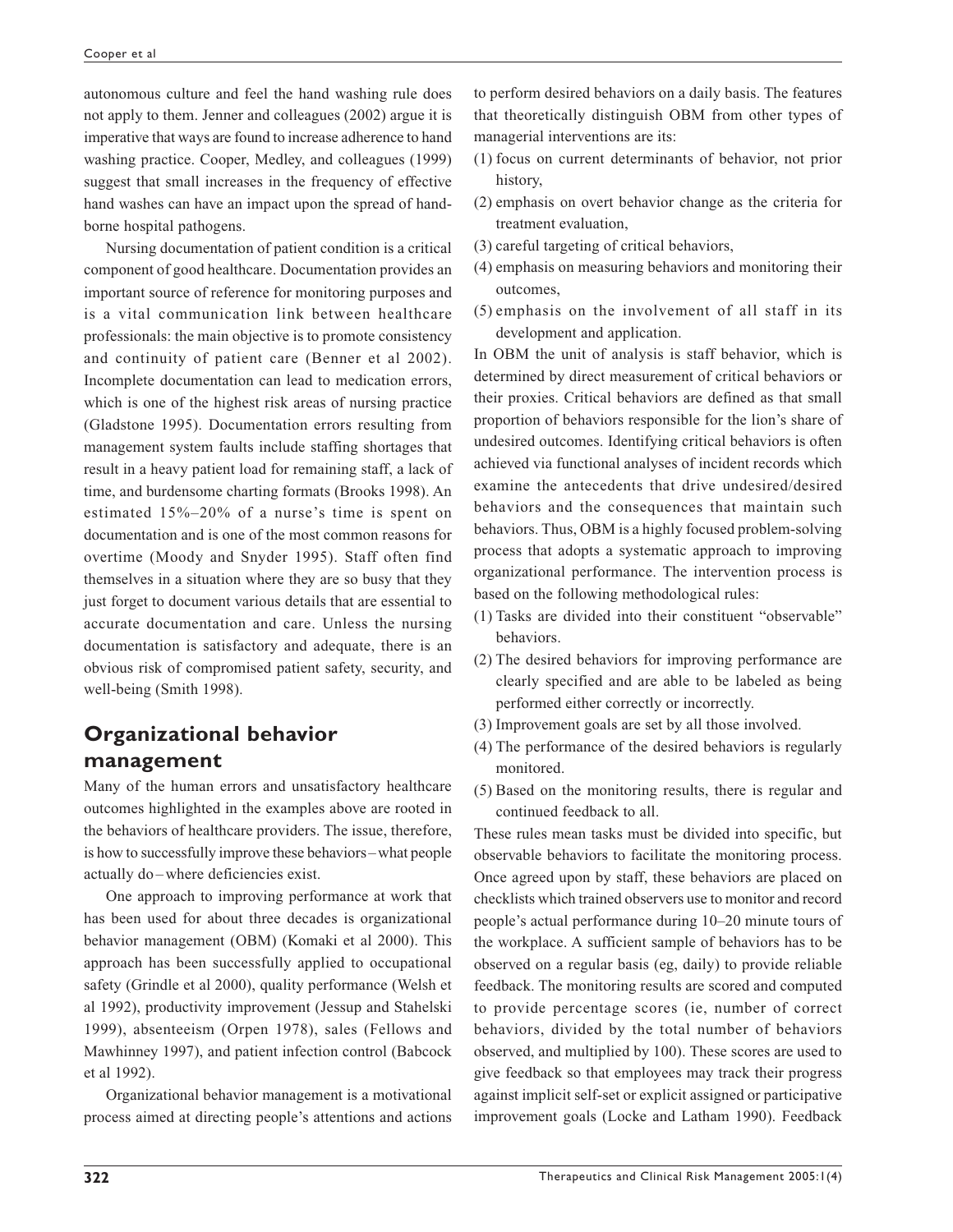may be given verbally at the point of observation (Zohar et al 1980). This could mean praise given to an employee seen to behave in the desired manner during an observation or an exploration of why an observed person is behaving in an undesired manner. Graphical charts visualizing the observed percent scores results are placed in prominent positions in the workplace, where they can be seen by all employees, and are updated weekly (Duff et al 1994). Sometimes the observation results are analyzed and condensed into written performance summaries. These focus specifically on those behaviors that have improved and those that remain problematic. These summaries are distributed and discussed at weekly 30-minute briefings (Cooper et al 1994). As a whole, the methodological rules comprise an OBM intervention. Over a period of time, significant culture changes take place (Cooper and Phillips 2004), in which

continuing improvement of standards progressively becomes Procedure

# **Method** Participants and setting

the embedded norm.

The study was conducted in two adjacent 8-bed intensive care wards at James Cook University Hospital, a large single site acute (secondary and tertiary) hospital in the North of England. The Intensive Care Unit (ICU) wards employ approximately 140 personnel operating a mixture of continuous and flexible shift patterns. One of the two wards (ICU2) cares for longer term critical care patients (eg, renal), and the other (ICU3) cares primarily for short-term neurotrauma patients. Participants in the study included doctors, nurses, healthcare assistants, administrative members of the care team, and visitors (physicians, hospital staff, family members, and friends).

# Intervention design

Conducted over 26 weeks, this study utilized a quasiexperimental, within-group, repeated-measures design within 2 ICUs. The study is deemed quasi-experimental because it uses an internal intervention control (ie, the units average baseline scores as a comparison point) rather than an external control group (Komaki et al 2000).

# Study background

As part of the general response within the local health economy to the new statutory duty of quality on NHS providers (DOH 1998) a group of Clinical Governance leaders in the Co Durham and Tees Valley Strategic Health Authority (SHA) area visited a local petrochemical plant that had been implementing an OBM approach to occupational safety for 7 years. Their reaction was summarized as "If only we could get our people to behave like that!" This was a reaction that led to the decision to pilot the OBM approach within the SHA area.

The ICU chosen for the pilot had previously used conventional approaches to improvement, including more intensive monitoring, training, and propaganda exercises to raise staff awareness, the development of improved policies and protocols. For methicillin-resistant *Staphylococcus aureus* (MRSA) specifically, all patients were screened on admission, there were investigations when the level of infection rose, and additional infection control measures (eg, barrier nursing) were implemented at a clinical level. This intervention was additional to these activities.

## Obtaining staff participation

Initial briefings were conducted for as many personnel as possible at 1-hour "orientation" meetings to seek staff participation. The briefing covered the reasons for wanting to implement the project, how the process would be implemented, and what staff would be required to do to help. Volunteer observers were also sought. After some discussions about practicalities, staff agreed to participate. A 2-item questionnaire was distributed asking staff (1) to identify the most serious areas of concern they had in their work in general, and (2) to identify the most common undesired behaviors they engaged in or knew of in others. The idea was to engage staff in problem-solving with regard to lack of resources, management systems, etc, and to try and identify the impact of these on people's day-to-day behavior. For example, staff shortages often led to documentation being completed later in the shift, as staff moved on to deal with another patient's needs.

Staff were informed that management would address the issues arising as quickly as possible (eg, examine staffing issues). To demonstrate management's commitment to improving quality care practices, many of the issues arising were pursued soon after the briefing sessions and then publicized. One specific example was installing a sink near the entrance doors to the unit so all visitors (medical and family members) could wash their hands before proceeding into the unit. The undesired behaviors identified were used later to guide discussions when developing the observation checklists.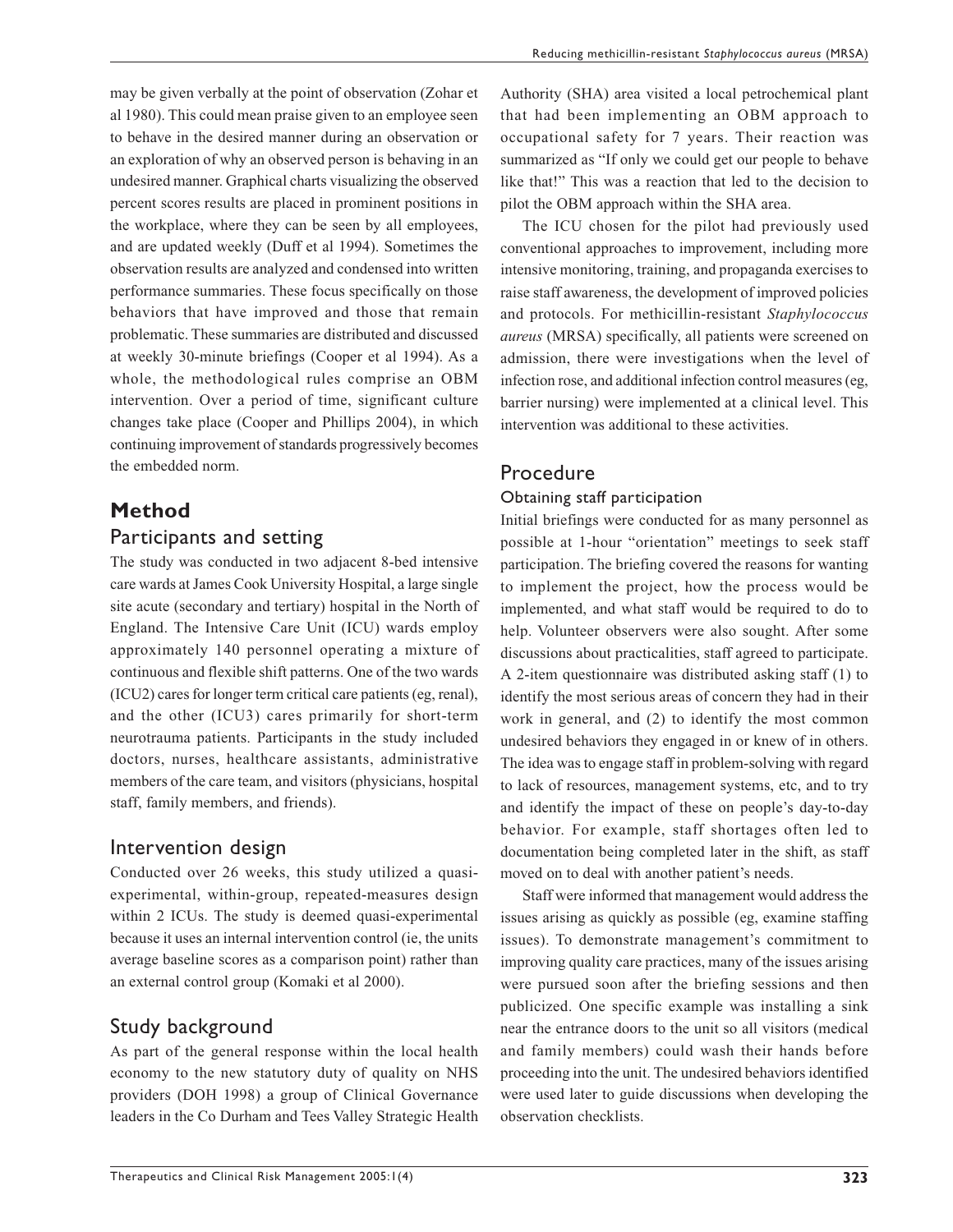#### Project team and management training

A small project team was formed, starting with the two "champions" from management (ie, the Head of the ICU and the Clinical Matron); their role being to provide leadership and motivation, and ensure that time spent by others on the project was "protected". A coordinator was appointed (from within the ICU team) and trained in the basic principles and practice of this behavioural approach. This consisted of 1 day's training and several 1-hour followup sessions on practical aspects (how to do it) and problems. The training was provided by the experienced behavioral safety coordinator from the local petrochemical plant nearby. The coordinator/champion training covered a 6-stage process encompassing: (1) behavior analysis applied to incident records; (2) development of behavioral observation checklists; (3) observer training; (4) baseline establishment; (5) participative goal-setting (Cooper et al 1992); and (6) feedback mechanisms. The 1-hour follow up sessions concentrated on administration aspects to facilitate tracking of the projects progress.

#### Behavioral performance checklist

Front-line staff in a location or team– together with their line management –came together in groups to brainstorm and identify areas of concern where they considered they needed to be successful as a group. The undesired behaviors and concerns staff had previously identified at the initial briefing sessions were used to guide these discussions. Three areas of concern were considered very important by most staff and were categorized as (1) nursing documentation; (2) chart; and (3) hand washing. Within each of these, specific behaviors (eg, staff verbally instructing visiting teams to wash hands) or outcomes of behavior that needed to be performed to achieve the desired ends were identified. Outcomes of behavior (eg, all entries delegated to others [eg, healthcare assistant (HCA), student, or new starter] are countersigned by a nurse) were used as proxies of behavior, as it could not be guaranteed that an observer would actually witness a nurse countersigning during an observation. However, the observer could examine the documentation and assess whether this was being done or not. In this way, it could be determined whether or not staff were engaging in the desired behaviors. The measures therefore contained both behaviors and "outcomes" of behavior.

Based on this input, a common behavioral checklist was developed to cover both units. This contained 36 behavioral items within 3 separate categories: (1) nursing documentation; (2) chart; and (3) hand washing (see Figure 1). The documentation category contained 10 proxy behaviors focused on the facilitation of communication between healthcare providers (ie, behaviors 1, 4, 5, 6, and 10); staff accountability (ie, behaviors 2, 3, and 9); and clarity and legibility of staff handwriting (ie, behaviors 3, 7, and 8). The chart category contained 15 proxy behavioral items focused on 4 administrative requirements (behaviors 11, 12, 13, and 14), 9 nursing care requirements (ie, behaviors 15, 16, 17, 18, 19, 20, 21, 23, and 24) and 2 accountability requirements (ie, behaviors 22 and 25). The hand wash category contained 11 behavioral items focused on cleanliness of sinks and bins (ie, behaviors 26, 27, and 31); availability of supplies (ie, behaviors 28, 29, 30, and 31); and actual hand washes (ie, behaviors 33, 34, 35, and 36).

Each checklist contained 3 columns: compliance; noncompliance, and unseen. The compliance and noncompliance columns were used to calculate an observed percent compliance score, which was used as the primary dependent variable in this study. The unseen column was used when a specific behavior did not take place during an observation session (eg, if staff were not actually seen to verbally instruct visiting people to wash hands).

The completed checklists were returned to the project coordinator for comment and, as the project progressed, some behaviors were removed or added (following review discussions with those involved) to improve the value and relevance of the observations.

#### Observer recruitment and training

The project team (coordinator and champions) recruited and trained eight volunteer HCAs as observers. Each was trained by the project team how to observe, how to give verbal feedback, and how to set participative improvement goals. The observers also visited the petrochemical plant to be given reassurance about the whole process by seeing it actually working. Subsequently, the HCAs were given a 1-week period (or shift cycle) to practice making observations and to reassure them they should do so without anybody questioning their veracity (ie, note what they actually saw, not what they or others thought they should see). However, checks were made by the coordinator to ensure that observers were using the scoring system correctly (eg, using frequency counts, not ticks) and that observations were actually being done. The observers were not involved in the day-to-day administration of the project, which was completed entirely by the project team.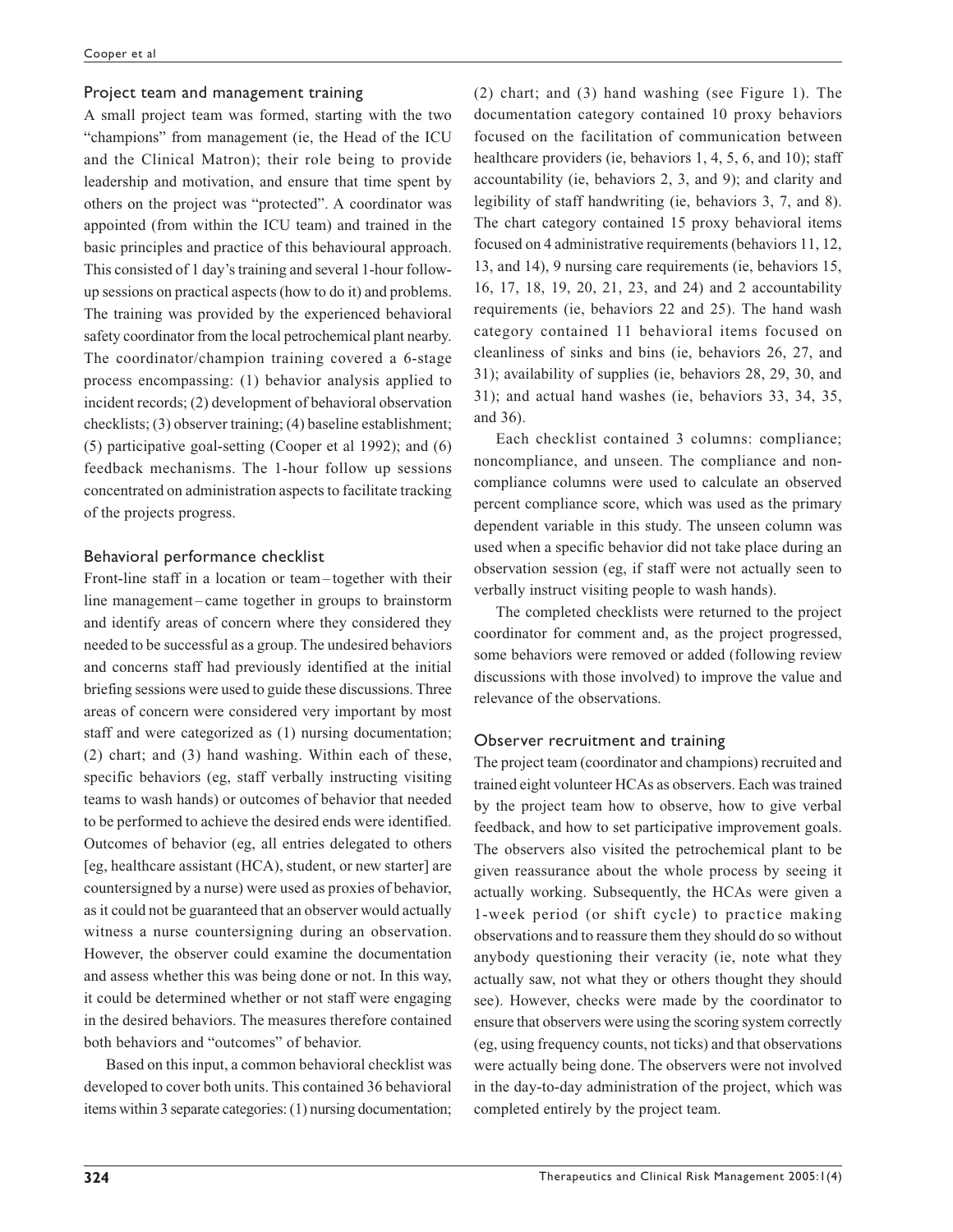|              | Item                                                                                                                                      | Compliance | Noncompliance | Not seen |
|--------------|-------------------------------------------------------------------------------------------------------------------------------------------|------------|---------------|----------|
|              | <b>Category   Nursing documentation</b>                                                                                                   |            |               |          |
| ı            | Patient name and ID number on documentation                                                                                               |            |               |          |
| $\mathbf{2}$ | All entries delegated to others (eg, HCA, student, or new starter) are<br>countersigned by nurse                                          |            |               |          |
| 3            | All handwriting and signatures are legible                                                                                                |            |               |          |
| 4            | All time entries use a 24 hour clock                                                                                                      |            |               |          |
| 5            | Entries have clear end point and gaps within the nursing record are<br>blocked off                                                        |            |               |          |
| 6            | Names are printed on every first entry                                                                                                    |            |               |          |
| 7            | Entries are all in black ink                                                                                                              |            |               |          |
| 8            | The record is free from tippex                                                                                                            |            |               |          |
| 9            | Alterations are clearly identified and initialed                                                                                          |            |               |          |
| 10           | Entries are in chronological order                                                                                                        |            |               |          |
|              | Category 2 Chart                                                                                                                          |            |               |          |
| П            | Patient name and ID number on chart                                                                                                       |            |               |          |
| 12           | Current date written on                                                                                                                   |            |               |          |
| 13           | Day number written on                                                                                                                     |            |               |          |
| 14           | ICU number written on                                                                                                                     |            |               |          |
| 15           | Temperature recorded at least 4 hourly                                                                                                    |            |               |          |
| 16           | Pain scale completed hourly                                                                                                               |            |               |          |
| 17           | Sedation score completed hourly                                                                                                           |            |               |          |
| 18           | Blood sugar recorded at least 4 hourly                                                                                                    |            |               |          |
| 19           | Fluid balance calculated twice daily                                                                                                      |            |               |          |
| 20           | Urine output correct                                                                                                                      |            |               |          |
| 21           | Urinalysis complete                                                                                                                       |            |               |          |
| 22           | IV fluids and feeding section signed                                                                                                      |            |               |          |
| 23           | 6:00 bloods documented                                                                                                                    |            |               |          |
| 24           | Safety checks complete                                                                                                                    |            |               |          |
| 25           | Accountability signed                                                                                                                     |            |               |          |
|              | Category 3 Hand washing 10 minute observation                                                                                             |            |               |          |
| 26           | All sinks and dispensers visibly clean                                                                                                    |            |               |          |
| 27           | All sinks free from extraneous items (eg, fluid bags)                                                                                     |            |               |          |
| 28           | Good supply of soap, gel, and hand cream                                                                                                  |            |               |          |
| 29           | Good supply of paper towels                                                                                                               |            |               |          |
| 30           | Good supply of plastic aprons                                                                                                             |            |               |          |
| 31           | Foot operated pedal bin in order and not full                                                                                             |            |               |          |
| 32           | MRSA and policy leaflets available                                                                                                        |            |               |          |
| 33           | Staff verbally instructing visiting teams to wash hands                                                                                   |            |               |          |
| 34           | Visiting staff washing hands before patient contact                                                                                       |            |               |          |
| 35           | Visiting staff washing hands after patient contact                                                                                        |            |               |          |
| 36           | Visiting staff washing hands effectively                                                                                                  |            |               |          |
|              | Total<br>Total % Compliance =<br><b>Total Compliance</b><br>I Otal Compliance<br>Total Compliance + Total Noncompliance<br>$\times$ 100 = |            |               |          |

**Figure 1** Behavioral checklist used in both ICUs.

**Abbreviations:** HCA, healthcare assistants; ICU, intensive care unit; ID, identity; MRSA, methicillin-resistant *Staphylococcus aureus*.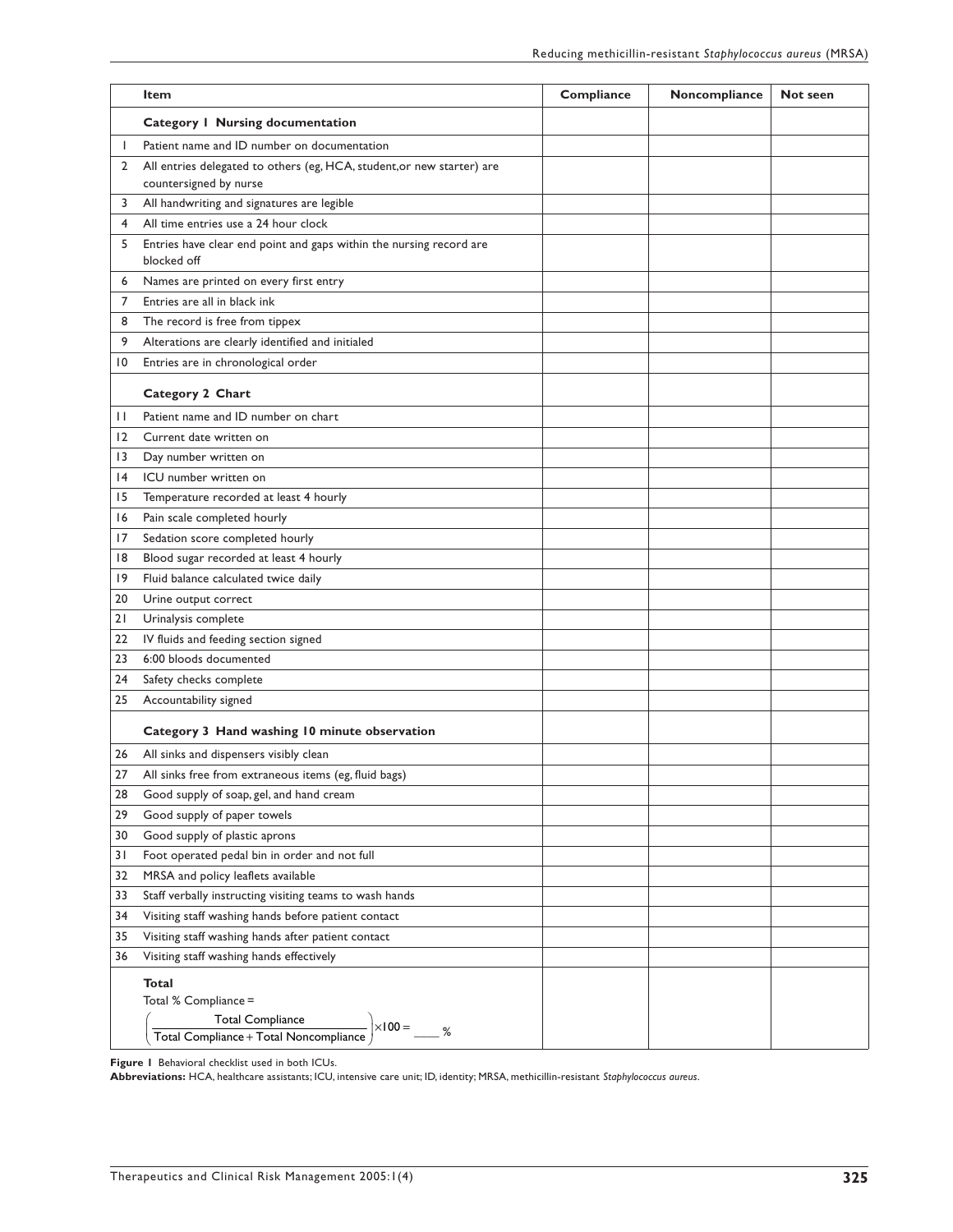#### Establishing baselines

The project was designed so that 14 observations could potentially be conducted per week (ie, 7 observations per week in each of the 2 ICUs). To establish a baseline for a work area, each observer monitored everyone in their respective units (ie, the whole group: nurses, other HCAs, doctors, and other members of the care team, and visitors, etc) for approximately 20-minute periods on a shift within their normal working time on the ICU, once everyday, for 1 week.

Each observer randomly chose the time of day during a work shift when their observation would take place. To minimize the potential impact on performance, instructions were given to the observers not to give verbal feedback about the observation results during this period, and no formal written or posted graphical feedback was provided. An online computerized behavioral tracking program (Cooper, Brown, et al 1999) was used to record and analyze observation results.

#### Goal-setting

At the end of the baseline period, group improvement goals were collectively set for the intervention (Cooper et al 1994) by the unit staff, who were led by the workgroup observers, all of whom worked from the same goal-setting script (Cooper 1993). Each ICU's goal was then posted on the ICU's graphical feedback chart as a line at the appropriate percent goal level.

#### Monitoring and feedback.

After each unit's goal-setting session the observers continued to monitor their colleagues' behavior on a daily basis for 20 minutes at randomly chosen times of day. All behaviors on the checklists were observed during this 20-minute period. Instead of walking around (as would normally be the case), observers tended to stay at the nurses station as this was a central vantage point in each ICU. In terms of charting and documentation, the previous 24 hour's charts and documents were also assessed during this period. Observation data were passed to the project coordinator for data entry at the end of each working day.

The observation data for each ICU were analyzed weekly by computer to provide the percent compliance which was posted on their graphical feedback chart. A written analysis that reported results by category of behavior (eg, documentation, charts, and hand washing) was discussed at weekly 30-minute group feedback meetings. Monthly reports that summarized the ICU's average percent compliance score and a percentage of observations missed were also produced for senior management meetings. This monitoring and feedback process was followed for the period of the pilot, 26 weeks.

#### Patient infection data

The outcome data used to assess the impact of the OBM process were the weekly prevalence of MRSA in the critical care unit. These data are routinely collected and monitored as an integral aspect of the hospitals' management procedures. Prevalence rates are calculated each Friday by the number of patients colonized with MRSA on each critical care ward.

Archival data were examined to test the effects of the intervention on patient infection rates. MRSA rates at the hospital were not "bad" compared with other similar units, so this pilot was not about fixing poor performance, it was about adding new and additional capability to an already well-performing unit so that it will do even better. In terms of hospital-acquired infections of MRSA, 6-month mean incidence rates were calculated for the 18 months prior to the study and for the 6-month behavioral intervention period.

#### Statistical analyses

Testing the statistical significance of any behavioral improvements is not a simple matter. The type of experimental design employed in this study violates major assumptions of typical factorial designs and the number of data points is insufficient for times–series analysis (Pritchard et al 1989). Nonetheless, the data were subjected to an independent group's one-way analysis of variance (ANOVA) procedure to ascertain whether any behavioral improvements were due to chance variation.

ANOVAs are designed to test differences between several groups of mean average scores and are based on the ratio of between-group variability and within-group variability. A significant F statistic signals only that the group means are unequal (ie, different): it does not pinpoint where the differences are. This requires the use of post-hoc analyses such as the "Scheffe" test.

In this study, the levels of the factor were computed as sequential 4-week time intervals to create groups of mean average behavioral scores. However, an independent group's design results in inflated error terms. This, in combination with the small number of data points in each 4-week period, signals that large mean differences between the time periods are required to achieve significance. As such, the statistical results will be considered conservative.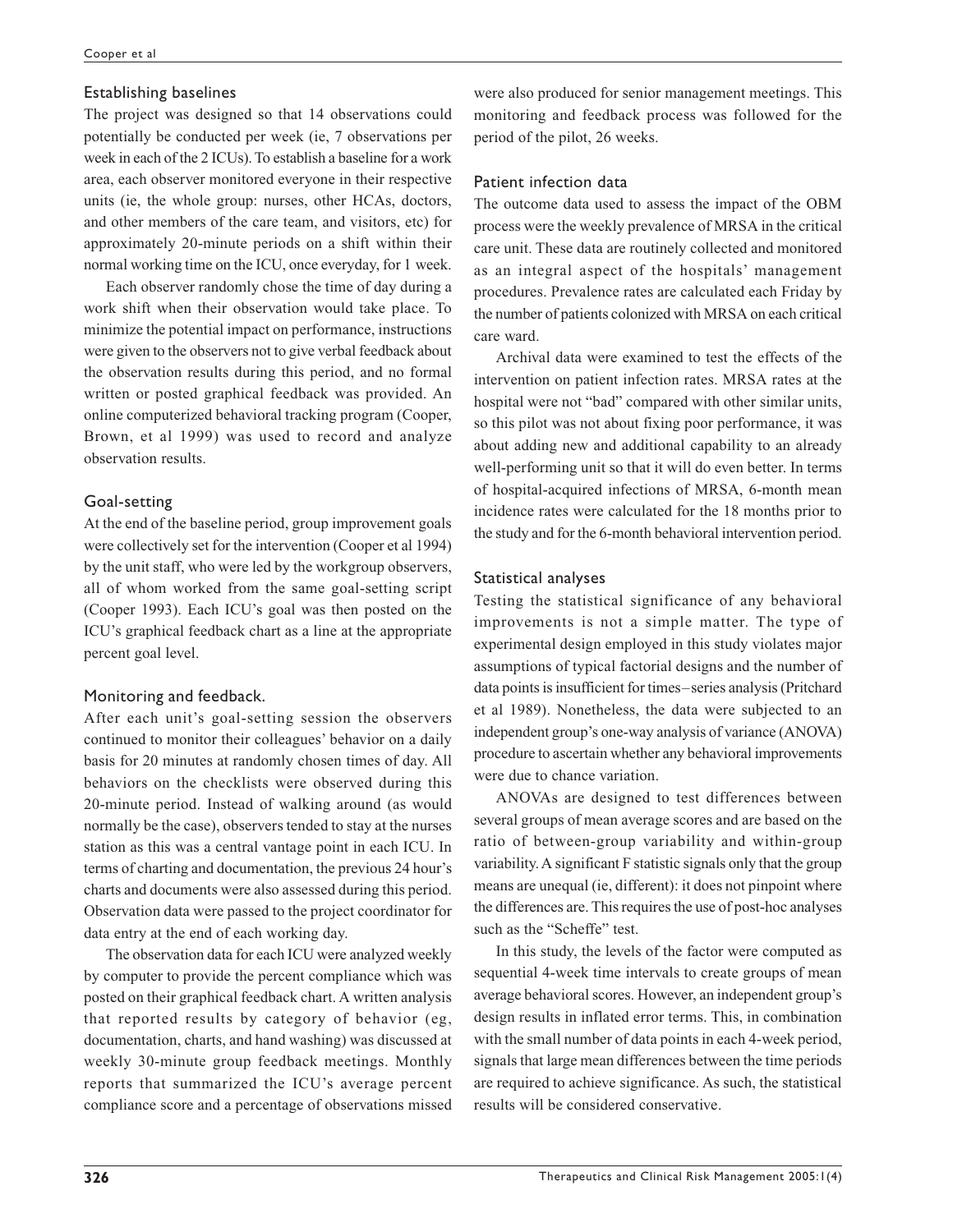

Figure 2 Degree of behavior change in both intensive care units (ICUs).

In terms of hospital-acquired infections (ie, MRSA), because of the relatively small data sets  $(n = -26)$  there is a need to eliminate the possibility of a type II error (ie, detecting and accepting any significant differences that do not really exist). This is usually achieved via power analysis which tests the probability of detecting a particular effect with different sample sizes (Witte 1989). Power analysis makes use of the level of significance (ie, Alpha), sample size, and treatment effect size (ie, the gain in scores divided by the spread of scores). Cohen's d is calculated using the mean of pre-treatment scores minus the mean of posttreatment scores, and divided by the pooled sample standard deviation. The average treatment effect size for most

|  |  |  |  |  | Table I One-way ANOVA results by behavioral category by ICU |  |  |  |
|--|--|--|--|--|-------------------------------------------------------------|--|--|--|
|--|--|--|--|--|-------------------------------------------------------------|--|--|--|

organizational interventions is 0.44 (Guzzo et al 1985). Borenstein and Cohen's (1988) computer program was used to conduct power analysis on the statistical data obtained from t-tests comparing the means of 6-monthly MRSA frequency rates. Alpha was set at 0.05, using 2-tails and power of 0.80 (Bausell 1986). The output is a treatment effect size (Cohen's d) and beta  $(\beta)$  statistic which represents the probability of retaining a false null hypothesis.

#### **Results**

A steady overall improvement in behavior was observed across the unit (see Figure 2). Global performance increased by approximately 15 points. From a baseline average of 72% (range: 66%–80%) performance increased to an average 86% (range: 69%–89%) by week 26.

The ANOVA procedure revealed statistically significant behavioral change (F[6,19]=5.37, p<0.01) for the combined data from the ICUs. One-way ANOVAs were also conducted on the category data (ie, nursing documentation, chart, and hand-washes) for the individual wards. In Table 1, analysis reveals statistically significant changes in ICU2's handwashing behavior (F[6,19]=5.46, p<0.01) only. In ICU3, statistically significant behavioral changes were obtained only for completion of nursing documentation  $(F[6,19] = 2.99$ , p<0.05). Although not statistically significant, behavioral

| <b>Behavioral</b> | Source of      | Sum of  |             | Mean   |      |      |
|-------------------|----------------|---------|-------------|--------|------|------|
| category          | variation      | squares | DF          | square | F    | Sig  |
| ICU <sub>2</sub>  |                |         |             |        |      |      |
| Documentation     | Between groups | 586.40  | 6           | 97.73  | 1.72 | n.s  |
|                   | Within groups  | 1080.25 | 9           | 56.86  |      |      |
|                   | Total          | 1666.65 | 25          |        |      |      |
| Charting          | Between groups | 537.38  | 6           | 89.56  | 2.03 | n.s  |
|                   | Within groups  | 840.50  | 9           | 44.24  |      |      |
|                   | Total          | 1377.88 | 25          |        |      |      |
| Hand washing      | Between groups | 2316.63 | 6           | 386.11 | 5.46 | 0.01 |
|                   | Within groups  | 1344.75 | $ 9\rangle$ | 70.78  |      |      |
|                   | Total          | 3661.38 | 25          |        |      |      |
| ICU <sub>3</sub>  |                |         |             |        |      |      |
| Documentation     | Between groups | 639.54  | 6           | 106.59 | 2.99 | 0.05 |
|                   | Within groups  | 676.00  | 9           | 35.58  |      |      |
|                   | Total          | 1315.54 | 25          |        |      |      |
| Charting          | Between groups | 292.13  | 6           | 48.69  | 0.85 | ns   |
|                   | Within groups  | 1085.75 | 9           | 57.14  |      |      |
|                   | Total          | 1377.88 | 25          |        |      |      |
| Hand washing      | Between groups | 587.96  | 6           | 97.99  | 0.99 | ns   |
|                   | Within groups  | 1867.00 | 9           | 98.26  |      |      |
|                   | Total          | 2454.96 | 25          |        |      |      |

**Abbreviations:** DF, degree of freedom; F, F ratio; ICU, intensive care unit; Sig, significance; ns, nonsignificant.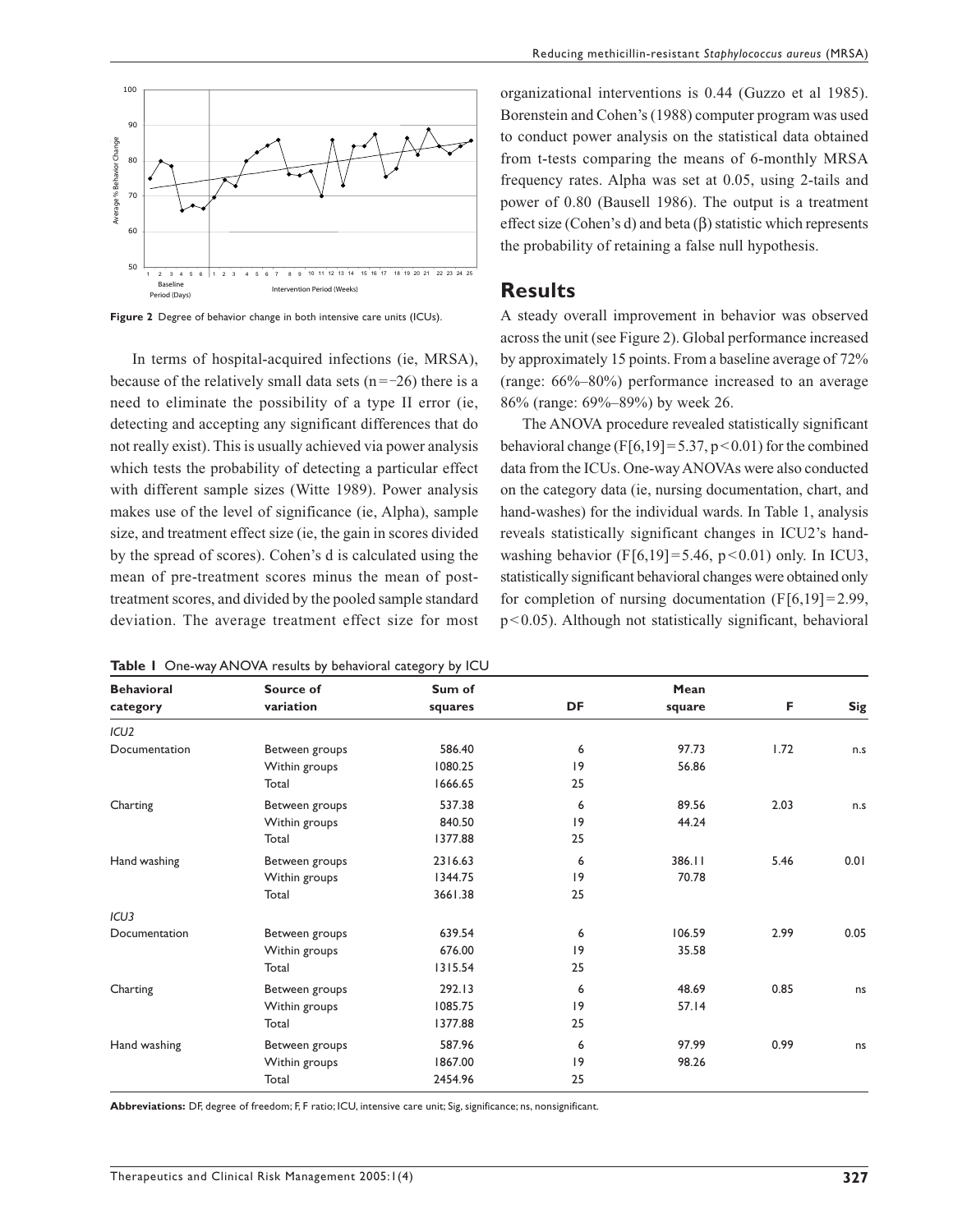

**Figure 3** Six-monthly means and standard deviations for MRSA from December 2002 to October 2004. **Abbreviations:** MRSA, methicillin-resistant *Staphylococcus aureus*.

change was moving in the right direction for each of the remaining categories. Overall, therefore, the ANOVA results suggest that the OBM procedures helped to significantly change behavior over the study period

## Patient infection results

Paired sample t-tests revealed no significant differences in MRSA reduction between the first (mean  $[m] = 1.92$ , standard deviation [sd] = 1.41, degrees of freedom  $\text{[df]}=26$ ) and second (m= $1.58$ , sd= $1.27$ , df= $26$ ) 6-month periods. A significant difference (t-test  $[t] = 2.15$ ,  $df = 25$ ,  $p < 0.05$ ) was obtained between the second and third  $(m=0.92,$  $sd=0.94$ ,  $df=26$ ) 6-month periods (see Figure 3). Thus in the 6 months prior to the behavioral intervention, MRSA had significantly reduced due to existing infection control measures. A paired samples t-test between the immediate (third) pre-intervention period and the study intervention period (m=0.23, sd=0.43, df=26) again revealed a significant pre- and post-intervention difference  $(t=3.49)$ ,  $df=25$ ,  $p<0.01$ ), suggesting the OBM intervention helped to significantly reduce the total incidence of MRSA in the two ICUs. Figure 3 also shows the standard deviation shrank quite dramatically during the intervention period compared with earlier 3, 6-month pre-intervention periods. Thus, the OBM procedures also appear to exert an impact on the consistency of reduction in patient-acquired infections.

In terms of statistical power, the actual mean values and standard deviations from the pre- and post-intervention periods were entered into the power analysis computer program (Borenstein and Cohen 1988). This revealed that 18 was the minimum sample size to avoid a type II error. With a sample size of 26 weeks in each group,  $\beta$  was 0.08 (power of 0.92). In other words, there is a 92% chance that the statistically significant differences are real.

The program also calculated a treatment effect size of 0.95 (Cohen's d), which is considered large (Cohen 1988). The effect size was multiplied by the pooled sample sd of 0.73 (Aamodt 2004) to ascertain its practical significance. The product (0.70) indicates that adding a behavioral intervention of the type described here to existing patient infection controls would be expected to help reduce patient infection of MRSA by approximately 70%.

# **Discussion** Behavior change

The OBM intervention described here appears to have been very successful in helping to change the quality care behaviors of personnel ranging from ICU staff to visiting teams. Behavior changes were observed in both wards for all 3 categories. Only 1 category of behaviors in each ward exhibited statistical significance. Unlike educational interventions (Oxman et al 1995), which tend to produce mixed results, the magnitude of behavior change reported here is in accordance with the wider behavioral management literature (Stajkovic and Luthans 2003) which has repeatedly demonstrated the utility of OBM procedures for improving behavioral performance in a wide range of organizational settings. To a large degree, the efficacy of OBM can be attributed to the joint effects of motivation (eg, goals) and cognition (ie, feedback) controlling action (behavior) within a clearly defined measurement structure.

From the motivational perspective, some evidence (Ambrose and Kulik 1999) suggests that compared with assigned goals, individual's self-set goals increase commitment to goal-achievement. Higher levels of commitment lead to higher levels of performance (Locke and Latham 1990). Given that nurses in critical care wards are often assigned to 1 patient at a time, it may prove useful to compare the effects of specific group goals (ie, for an ICU) against specific individual self-set goals (Seijts and Latham 2000). Some evidence suggests participative goals are more effective for groups than individuals due to the joint effects of psychological and sociological processes (Erez and Arad 1986). As such, it may also prove useful to examine the joint effects of individual self-set goals operating in conjunction with group goals. This may reveal larger effects on behavior than either goal-setting method alone

From a cognitive perspective, feedback is known to be a key variable in OBM (eg, Alvero et al 2001) and in most other types of performance improvement initiatives (eg, Six Sigma, Total Quality Management). The detailed feedback provided in this study about each ICU's behavioral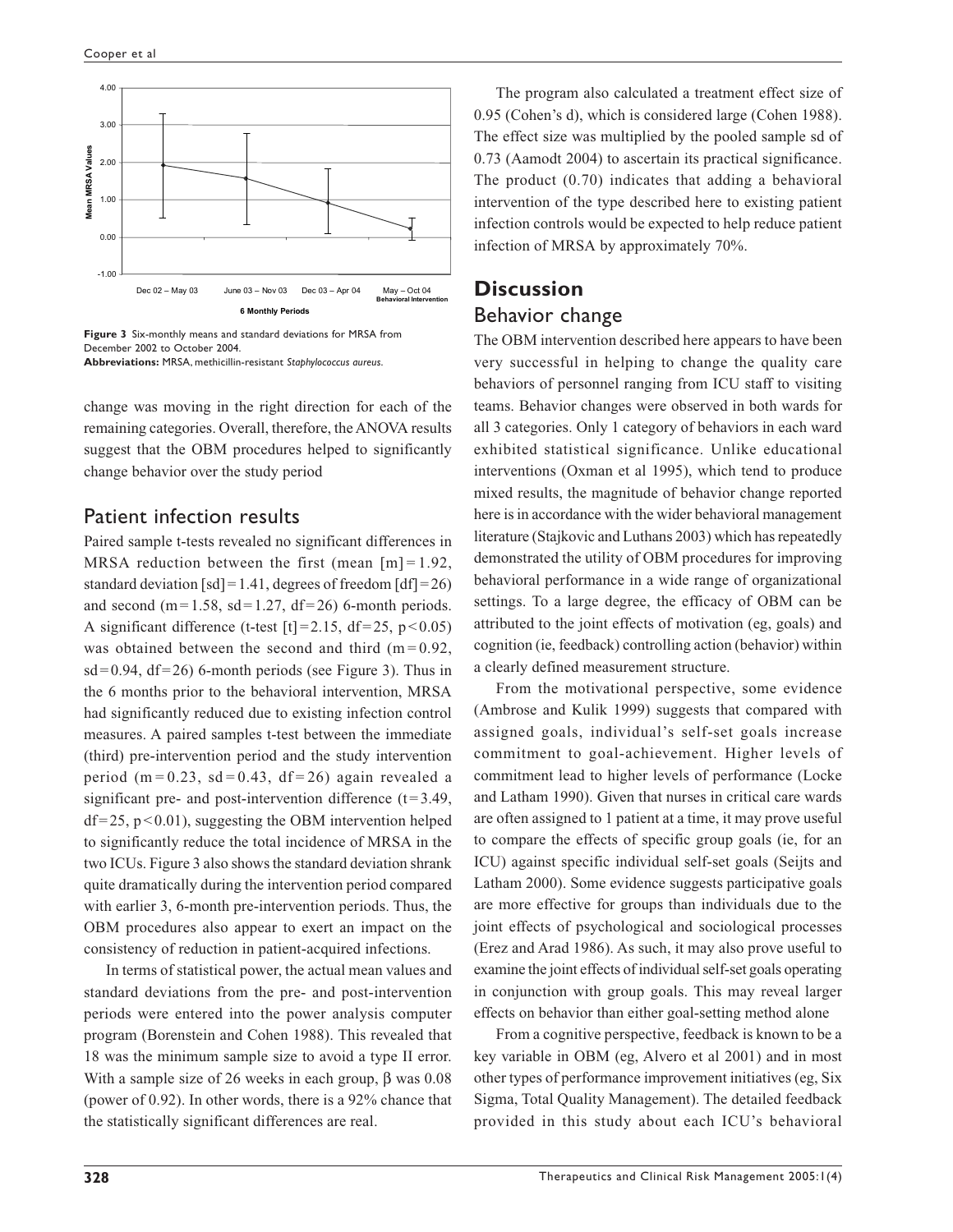performance on a weekly basis, inevitably contributed to the behavior change exhibited. It is doubtful most medical settings do provide such detailed feedback on a sufficiently regular basis (eg, weekly) for desired behavioral performance to improve or be maintained. Some work (Babcock et al 1992) has shown nurses prefer verbal over written feedback, but no work has examined different feedback frequency regimes or feedback types for groups and individuals to try to establish the optimum for a critical care setting.

In terms of a clearly defined structure, behavioral measurement is an essential component of OBM, as "what gets measured, gets done" (Deming 1986). The development of behavioral checklists allows staff to explore problematic issues in their sphere of activity, which leads to a common understanding and ownership of the improvement process. Consistent with goal-setting theory (Locke and Latham 1990), the actual monitoring focuses people's attentions and actions on improving specific behaviors. The measurement data provides evidence about actual levels of desired behavior, which facilitates the provision of feedback about performance and the tracking of goal-achievement. In turn, this helps reset group norms, whereby social processes induce "peer pressure" to conform (Mullen and Copper 1994). Although difficult, separating out the structural effects of the process from the motivational and cognitive components of OBM could provide a fruitful avenue of research. Staff reactivity to the observation process was generally positive. However, behavioral compliance may have increased primarily due to the presence of the observer rather than the through the motivational effects of goalsetting or informational effects of feedback. The influence of observers on the observed (Alvero and Austin 2004), observation frequency, and the optimum number of behaviors to be observed at any one time, are important issues awaiting scientific enquiry in the wider OBM literature. Conceivably, such structural variables moderate or mediate the effects of either motivation or cognitive components of OBM on behavior change. For example, observer presence is likely to mediate the goal–performance relationship. However, only future research will be able to shed light on such issues.

## Outcome change

The intervention also appears to have contributed to reductions in MRSA rates, suggesting OBM provides a valuable addition to other forms of HAI intervention such as screening (Boyce 2001), isolation procedures (Chaix et al 1999), and cleaning (Griffith et al 2000). The exact magnitude of impact is unknown due to the presence of other infection controls measures. MRSA rates had already declined from December 2002 to November 2003 by some 18%, and by a further 41% between December 2003 and April 2004. At an annual rate of decline of 18%–23%, it could be argued that the intervention only contributed an additional 11% reduction to what might have been achieved anyway. Although not inconsequential, perhaps the major contribution of the intervention was helping to ensure the consistency of impact of the existing measures (as demonstrated by the large shrinkage in the standard deviation during the intervention period). This shrinkage in the standard deviation also accounts for the large effect size (Cohen's  $d=0.95$ ) suggesting a behavioral intervention will help to reduce rates by about 70% (compared with the previous 6-month period). Future research comparing the effects of existing infection control strategies with OBM techniques (separately and in combination) may provide some useful insights that help to improve both types of HAI eradication strategies.

## Costs and benefits

The intervention was not overly resource-intensive. Cost expenditures amounted to only several hundred pounds for clerical materials and some additional cleaning items. There were also the costs for the training time of staff as detailed in the training sections above. The other costs involved were those associated with the time of the staff involved (ie, observation time, coordination time, and feedback meetings). The activities of all participants, except the coordinator, were built into their normal time at work without great difficulty. The coordinator was occupied with this role for about one third of the normal working day, so was able to continue with a large proportion of other work as a clinical auditor. However, the requirement to devote sufficient attention to the project was respected by the ICU management, who "protected" this necessary time. While this cost analysis is simplistic and may understate the true costs somewhat because it does not include opportunity costs (eg, the value of the work the staff could otherwise have been doing were they not engaged in this study), which are low relative to those expected for many interventions aimed at changing culture.

Based on the findings of Chaix and colleagues (1999), which indicated ICU isolation interventions become costeffective when HAI is reduced by 14%, the degree of MRSA reduction in this study was sufficient to provide cost and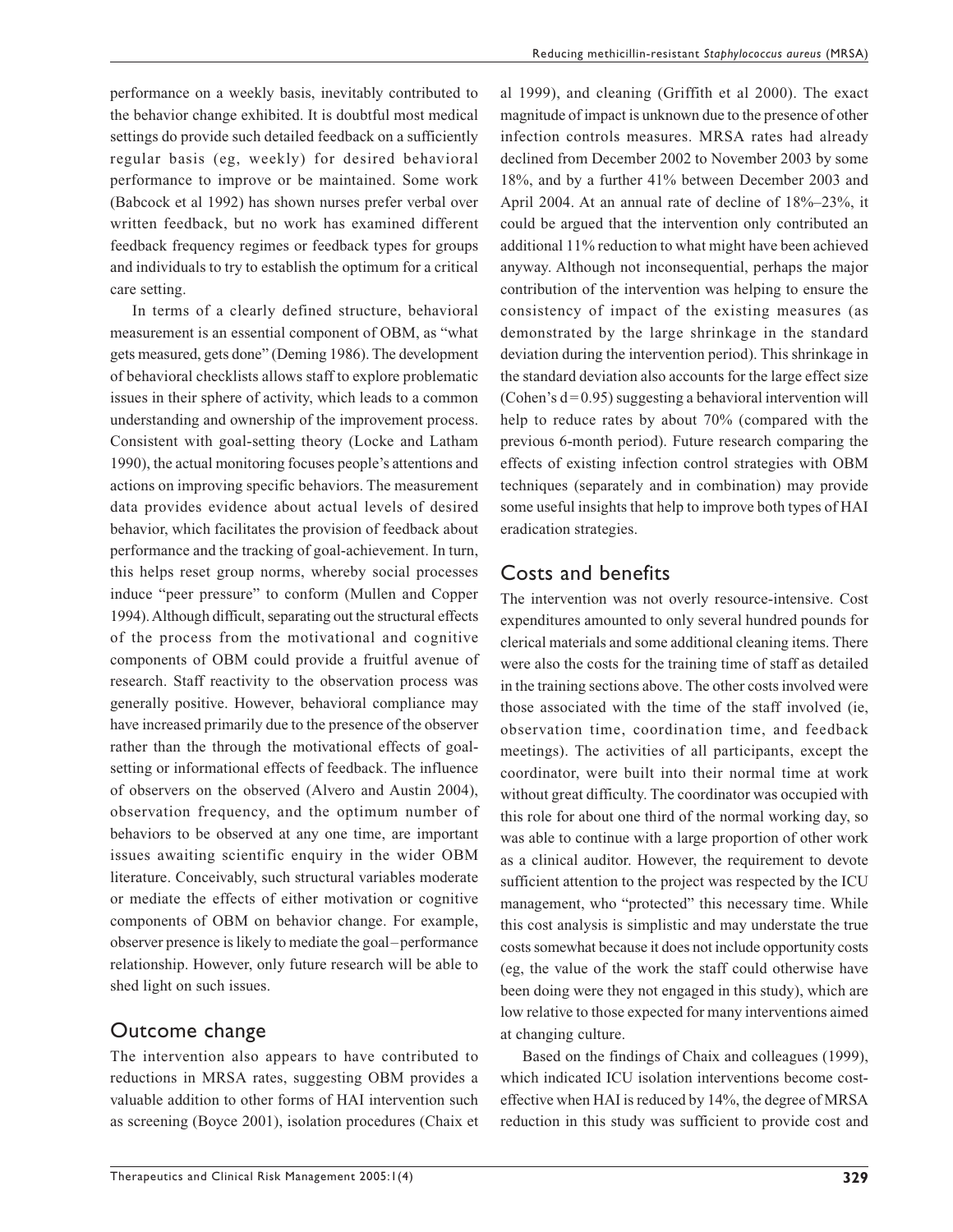capacity/benefits. Even if the OBM impact was only an 11% reduction in MRSA, it appears to become cost-effective when MRSA is reduced by only 1 or 2 cases. This is very simply illustrated by taking the daily average rate of occupancy by MRSA patients in the two 26-week periods before and after the introduction of the intervention, which fell from about 1 to about 0.25. That released the equivalent of three quarters of a bed every day, which might have been available to other patients. At a typical ICU-bed cost of £2000 per day, this corresponds to over £500000 per annum of extra capacity value. Eleven percent of this figure is £55 000. As the NHS moves to the planned "Payment by Results" regime, such additional capability for little or no extra revenue cost (and zero new capital) will represent a major, significant, and realizable financial opportunity. Other financial benefits include reduced expenditures on screening and lab requirements, eradication therapy, overtime/agency costs on the wards, and reduced costs from claims and litigation. If similar results to those achieved in this study were widely replicated and sustained, it is estimated the United Kingdom's NHS could save a significant part of the costs of avoidable HAI.

Similarly, all the evidence from other applications of OBM suggest that there will be corresponding improvements expected in those areas of clinical performance that arise from better charting and the other behavioral improvements observed in this pilot. There are no data to demonstrate this on this occasion (because the pilot was not set up to provide it), but beneficial outcomes such as fewer accidents and untoward incidents, reduced medication errors would be expected to appear as this OBM approach became embedded in the organization.

# Feasibility and acceptability of the behavioral approach

For other ICUs to adopt a similar developmental intervention approach, resource requirements can be assumed to follow the pattern shown by this pilot. For comparison, the time required of the coordinator in this case (such as a third of 1 persons' working day for the 140 staff involved) is reasonably analogous to the full time involvement of a single person in the coordinator role for the corresponding activity at the nearby petrochemicals complex (where several hundred staff are involved). There is ample evidence from other applications of the methodology that these resource requirements are typical.

The importance of ongoing managerial support, however, must not be underestimated (Cooper, 2005). There must be an expected and agreed level of commitment and support from ICU managers if the OBM intervention is to succeed in their own areas. Their commitment must include provision of resources to allow the staff to work within the OBM framework, which may be identified as extra or new equipment and certainly requires protected time for staff to do training and observations. Although, this pilot has, so far, been implemented without any additional resources to the wards, a stage will be reached where additional support is required. The project is currently relatively small scale in ICU, but as it grows so will the demands on ICU staff time.

# Study limitations

It is possible that the behavior of those being monitored differed during times when observations did not take place. To some extent, this was controlled by the random observation schedule adopted by observers. Although it remains a real possibility, it would have been difficult for staff to mask their normal behavior specifically for the observation periods or from other staff. A further potential scientific limitation stems from the lack of any inter-observer reliability checks. However, this was not a "classical" experimental study, where independent variables were manipulated (which would require reliability checks). The purpose of this study was merely to ascertain if the OBM process was feasible and practical in a critical care setting. Observations are obviously the lynch-pin of any OBM intervention. As such, it was considered more important to maintain commitment to the process by encouraging staff to conduct observations. Reliability checks could be perceived to question observer integrity, which could have resulted in no observations being completed at all. Such issues present very real obstacles to overcome in the workplace when introducing a behavioral approach. Persuading employees to conduct behavioral observations can be fraught with difficulty. Often perceived as "spying", some American labor unions (eg, United Auto Workers [UAW], Transport Workers Union of America [TWU]) officially disapprove of behavioral approaches in the workplace (Frederick and Lessin 2000) as they can generate conflict among workers and drive problems underground. Although, patently untrue in the majority of cases (Cooper, 2003), poorly implemented cases can reinforce this argument. In fact, the lack of inter-reliability checks is viewed as a positive strength of the study, as it means the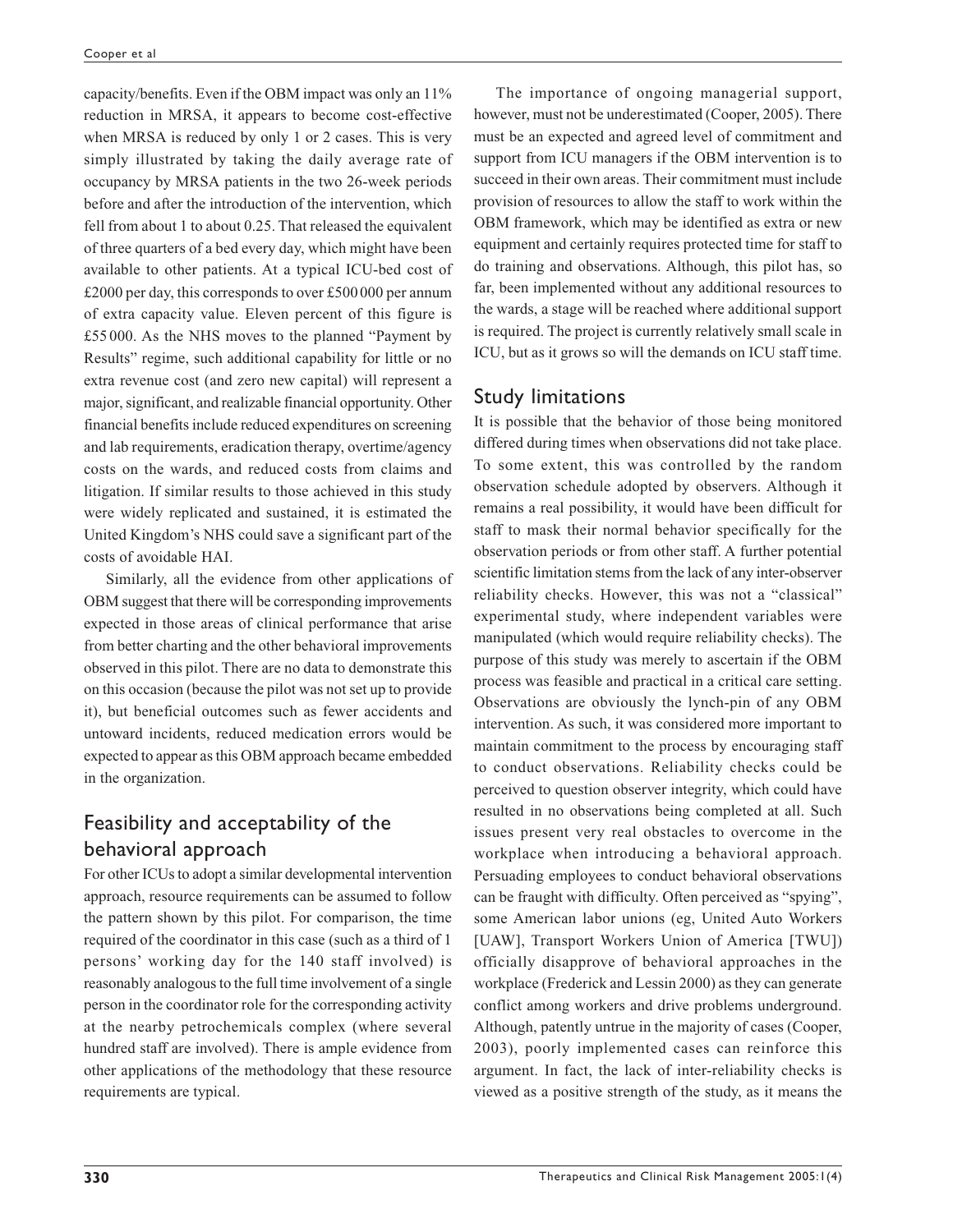method can be transferred to a multitude of settings without a scientific bias, which may deter some. Certainly, the vast majority of applications in industry do not use inter-observer reliability checks, but still exert their intended impact (eg, injury reduction, productivity improvement). The extent to which behavior improved and MRSA infection decreased strongly suggests that the above limitations did not present major problems here.

#### **Summary**

This study has demonstrated OBM approaches to improving quality care practices are feasible, practical, and relatively low cost. However, much more work is required to identify the optimum. It is hoped the work described here will stimulate others to adopt and research the approach across a wide scope of medical settings.

## **Acknowledgements**

The management team and personnel of PX Ltd's Teesside Operations are gratefully acknowledged for their generous contribution to the initial funding stages of this project. The major contribution provided by Huntsman Petrochemicals (UK) Ltd in terms of time and access to their staff and Teesside facilities to support this pilot is also gratefully acknowledged.

Indeed, the partnership between industry (Huntsman Petrochemicals [UK] Ltd and PX Ltd, Teesside), academe (Indiana University, IN, USA) and the NHS has provided a model example of how widely different parties can work together for the benefit of all.

#### **References**

- Aamodt MG. 2004. Applied industrial/organizational psychology (4th Ed). Belmont, CA, USA: Thomson/Wadsworth.
- Alvero AM, Austin J. 2004. The effects of conducting behavioral observations on the behavior of the observer. *J Appl Behav Anal*, 37:457–68.
- Alvero AM, Bucklin BR, Austin J. 2001. An objective review of the effectiveness and essential characteristics of performance feedback in organizational settings (1985–1998). *J Organ Behav Manage*, 21: 3–29.
- Ambrose ML, Kulik CT. 1999. Old friends, new faces: Motivation research in the 1990's. *J Manage*, 25:231–300.
- Babcock RA, Sulzer-Azaroff B, Sanderson M, et al. 1992. Increasing nurses' use of feedback to promote infection-control practices in a head-injury treatment center. *J Appl Behav Anal*, 25:621–7.
- Bausell RB. 1986. A practical guide to conducting empirical research. New York, NY, USA: Harper and Row.
- Benner P, Sheets V, Uris P, et al. 2002. Individual, practice, and system causes of errors in nursing: a taxonomy. *J Nurs Adm*, 32:509–23.
- Borenstein M, Cohen J. 1988. Statistical Power Analysis: A computer program. New Jersey, NJ, USA: LEA.
- Boyce JM. 2001. MRSA patients: proven methods to treat colonization and infection. *J Hosp Infect*, 48(Suppl A):S9–14.
- Brooks J. 1998. An analysis of nursing documentation as a reflection of actual nurse work. *Medsurg Nurs*, 7:189–98.
- Chaix C, Durand-Zaleski I, Alberti C, et al. 1999. Control of endemic methicillin-resistant Staphylococcus aureus: a cost-benefit analysis in an intensive care unit. *JAMA*, 282:1745–51.
- Cohen J. 1988. Statistical power analysis for the behavioral sciences (2nd ed). Hillsdale, NJ: Lawrence Earlbaum.
- Cooper BS, Medley GF, Scott GM. 1999. Preliminary analysis of the transmission dynamics of nosocomial infections: stochastic and management effects. *J Hosp Infect*, 43:131–47.
- Cooper MD. 1993. Goal-setting for safety. *Safety Health Pract*, 11:32–7
- Cooper MD. 2000. Towards a model of safety culture. *Safety Sci*, 32: 111–36.
- Cooper MD. 2003. Behavior-based safety still a viable strategy. Safety & Health, National Safety Council, pp 46–8.
- Cooper MD. 2005. Exploratory analyses of the effects of managerial support and feedback consequences on behavioral safety maintenance. *J Organ Behav Manage.* In press.
- Cooper MD, Brown S, Walter S. 1999. E-Spectat. An internet based behavioral safety tracking program. Version: 1.21 [online]. URL: http:// www.behavioral-safety.com/.
- Cooper MD, Phillips RA. 2004. Exploratory analysis of the safety climate and safety behavior relationship. *J Safety Res*, 35:497–512.
- Cooper MD, Phillips RA, Sutherland VJ, et al. 1994. Reducing accidents with goal-setting and feedback: a field study. *J Occup Organ Psych*, 67:219–40.
- Cooper MD, Robertson IT, Duff AR, et al. 1992. An examination of participative and assigned goal-setting in relation to the improvement of safety on construction sites. British Psychological Societies, Annual Occupational Psychology Conference. Liverpool*.*
- Deming WE. 1986. Out of crisis. Boston: MIT.
- [DOH] Department of Health. 1998. A first class service: quality in the new NHS. London: HMSO: London.
- [DOH] Department of Health. 2000. An organisation with a memory: Report of an expert group on learning from adverse events in the NHS. London: HMSO: London.
- Duff AR, Robertson IT, Phillips RA. et al. 1994. Improving safety by the modification of behaviour. *Construct Manage Econ*, 12:67–78.
- Erez M, Arad R. 1986. Participative goal-setting: Social, motivational, and cognitive factors. *J Appl Psychol*, 71:591–8.
- Fellows C, Mawhinney TC. 1997. Improving telemarketers performance in the short run using operant concepts. *J Bus Psychol*, 11:411–24.
- Frederick J, Lessin N. 2000. Blame the worker: the rise of behavioralbased safety programs. *Multinational Monitor*, 21:10–14.
- Gladstone J. 1995. Drug administration errors: a study into the factors underlying the occurrence and reporting of drug errors in a district general hospital. *J Adv Nurs*, 22:628–37.
- Griffith CJ, Cooper RA, Gilmore J, et al. 2000. An evaluation of hospital cleaning regimes and standards. *J Hosp Infect*, 45:19–28.
- Grindle AC, Dickinson AM, Boettcher W. 2000. Behavioral safety research in manufacturing settings: A review of the literature. *J Organ Behav Manage*, 20:29–68.
- Gross MM, Ayres TJ, Wreathall J. et al. 2001. Predicting Human Performance Trends [online]. Presented at 7th Annual Human Performance/Root Cause/Trending Workshop, Jun 4–7. Baltimore, MA, USA. URL: http://hprct.dom.com/2001/presentations/ AyresPredictingHuman-final.pdf.
- Guzzo RA, Jette RD, Katzell RA. 1985. The effects of psychologically based intervention programs on worker productivity: a meta-analysis. *Personnel Psychol*, 38:275–91.